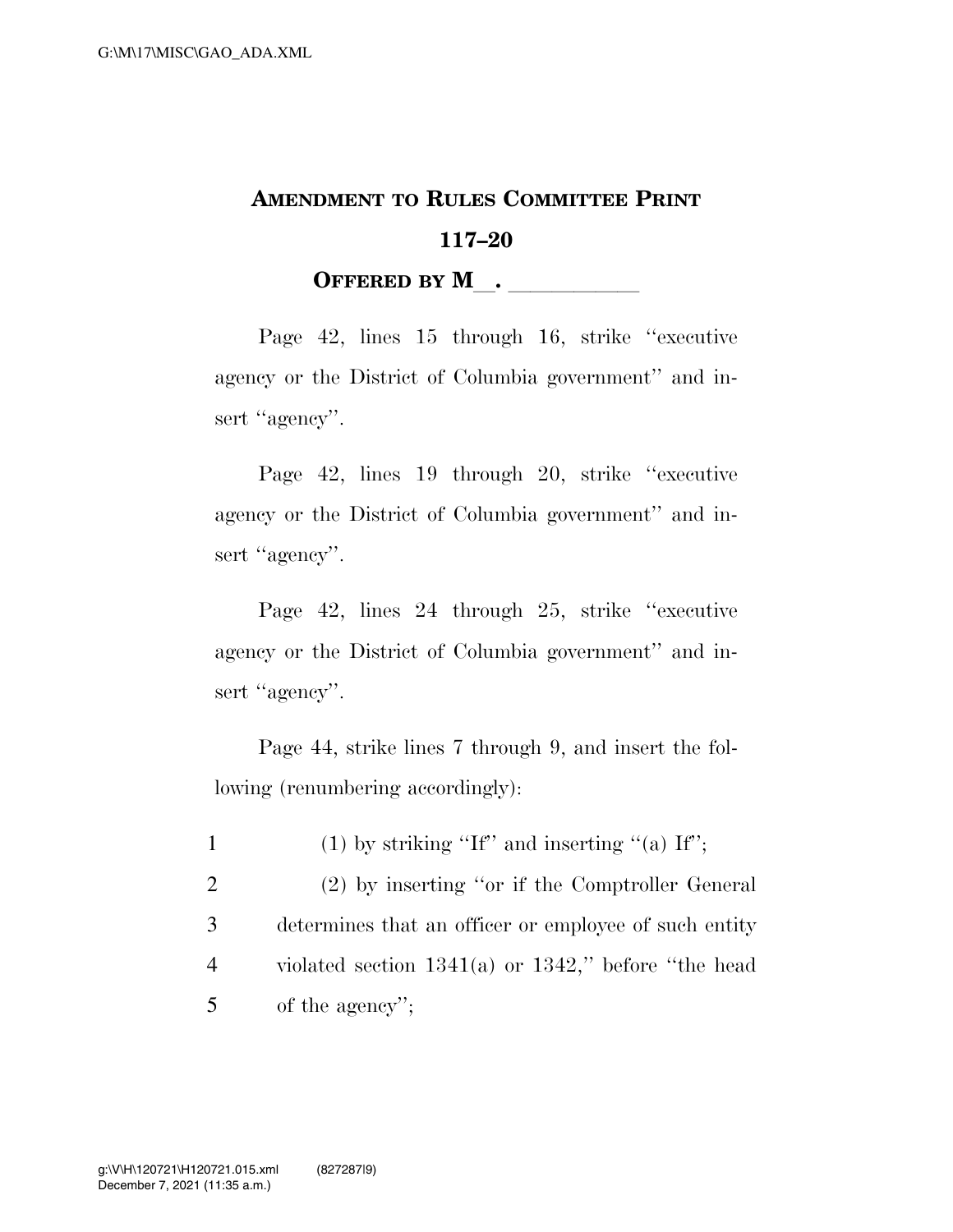Page 45, lines 2 through 3, strike ''executive agency or District of Columbia government'' and insert ''entity filing the report''.

Page 45, lines 7 through 8, strike ''executive agency or District of Columbia government, as applicable,'' and insert ''entity filing the report''.

Page 45, strike lines 14 through 17, and insert the following (renumbering accordingly):

 (1) by inserting ''or if the Comptroller General determines that an officer or employee of such entity violated subsection (a),'' before ''the head of the ex-ecutive agency'';

Page 46, lines 9 through 10, strike ''executive agency or District of Columbia government'' and insert ''entity filing the report''.

Page 46, lines 14 through 15, strike ''executive agency or District of Columbia government, as applicable,'' and insert ''entity filing the report''.

Page 47, lines 2 through 4, strike ''If an executive agency or the District of Columbia reports, under section 1351, a violation'' and insert ''If a report is made under section 1351 of a violation''.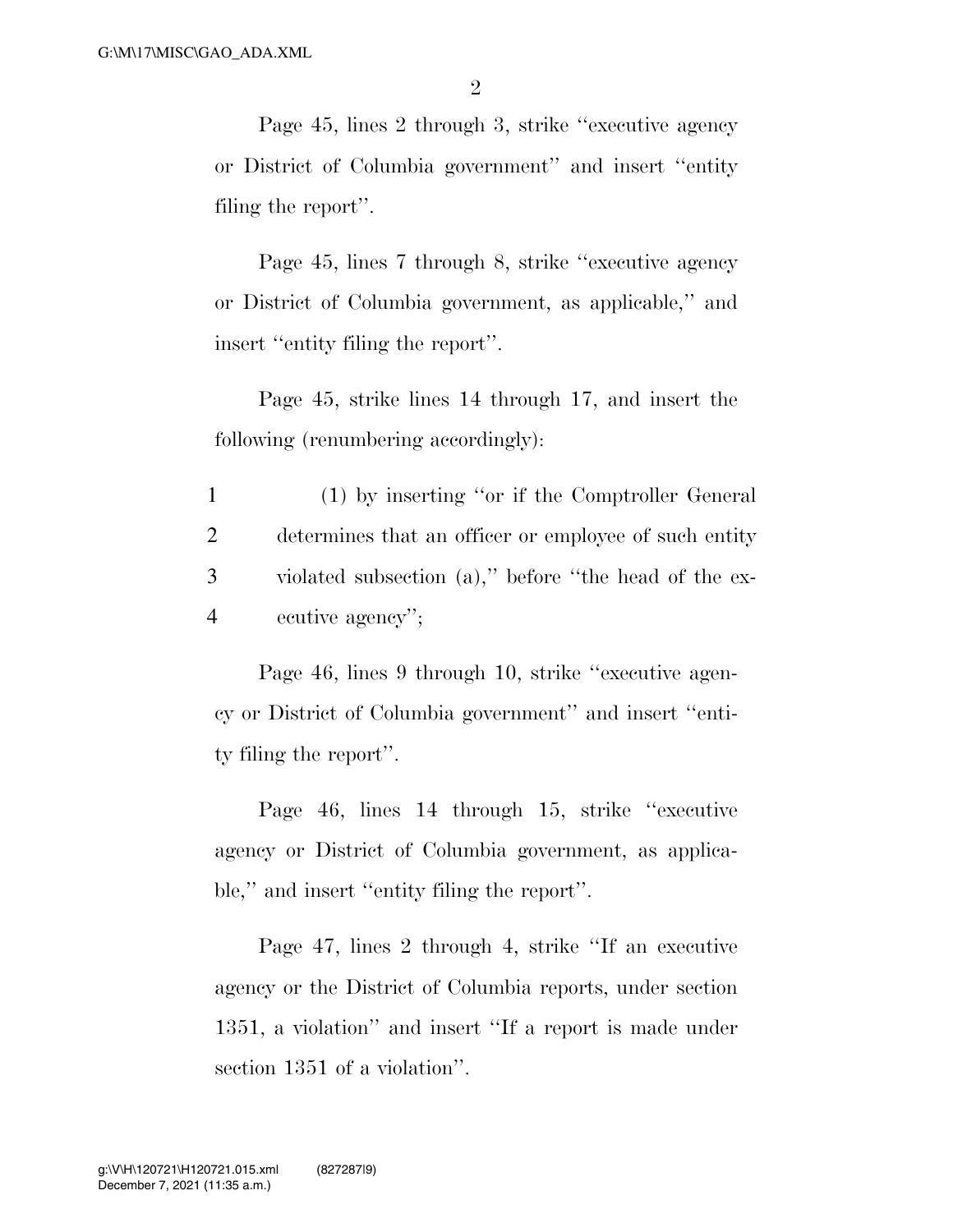Page 47, lines 16 through 17, strike ''executive agency and the District of Columbia government'' and insert "reporting entity".

Page 47, line 25 through page 48, line 1, strike ''of the United States Government or of the District of Columbia government''.

Page 48, lines 7 through 8, strike ''of the United States Government or of the District of Columbia government''.

Page 48, lines 17 through 19, strike ''If an executive agency or the District of Columbia reports, under section 1517(b), a violation'' and insert ''If a report is made under section 1517(b) of a violation''.

Page 49, lines 6 through 7, strike ''executive agency and the District of Columbia government'' and insert "reporting entity".

Page 49, lines 15 through 16, strike ''of the United States Government or of the District of Columbia government".

Page 49, lines 22 through 23, strike ''of the United States Government or of the District of Columbia government''.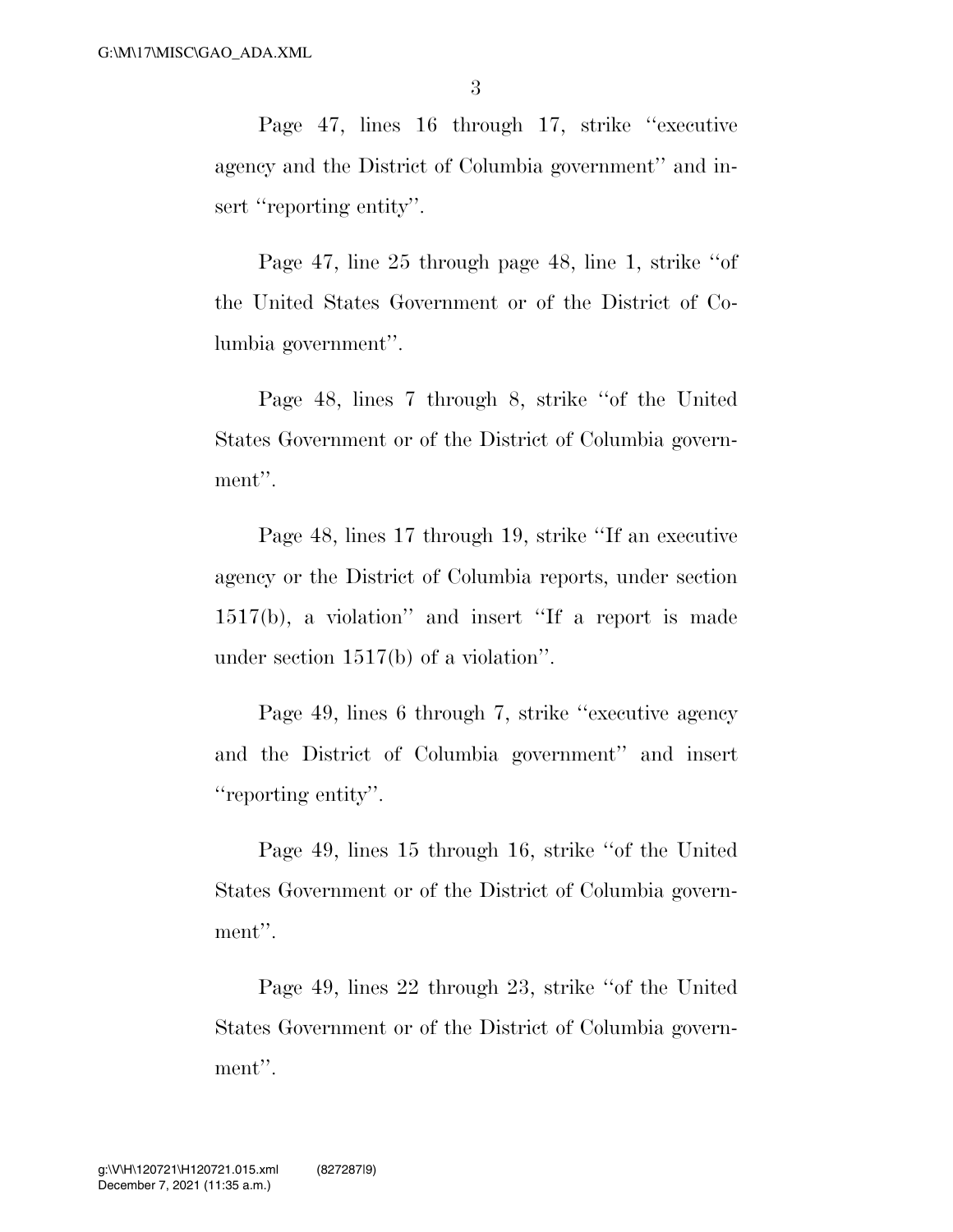4

Page 74, strike line 11 and all that follows through page 75, line 3.

Page 75, strike lines 8 through 19 and insert the following:

 (2) INTERNATIONAL EMERGENCY ECONOMIC POWERS ACT.—Section 207 of the International Emergency Economic Powers Act (50 U.S.C. 1706) is amended by adding at the end the following:

 ''(c) In this section, the term 'National Emergencies Act' means the National Emergencies Act, as in effect on the day before the date of the enactment of the Congres-sional Power of the Purse Act.''.

Page 157, beginning on line 15, strike ''**FOREIGN INTERFERENCE**'' and insert ''**FOREIGN IN-TERFERENCE; PROHIBITING CAMPAIGNS FROM PAYING SPOUSE OF CANDIDATE**''.

Page 175, insert after line 18 the following: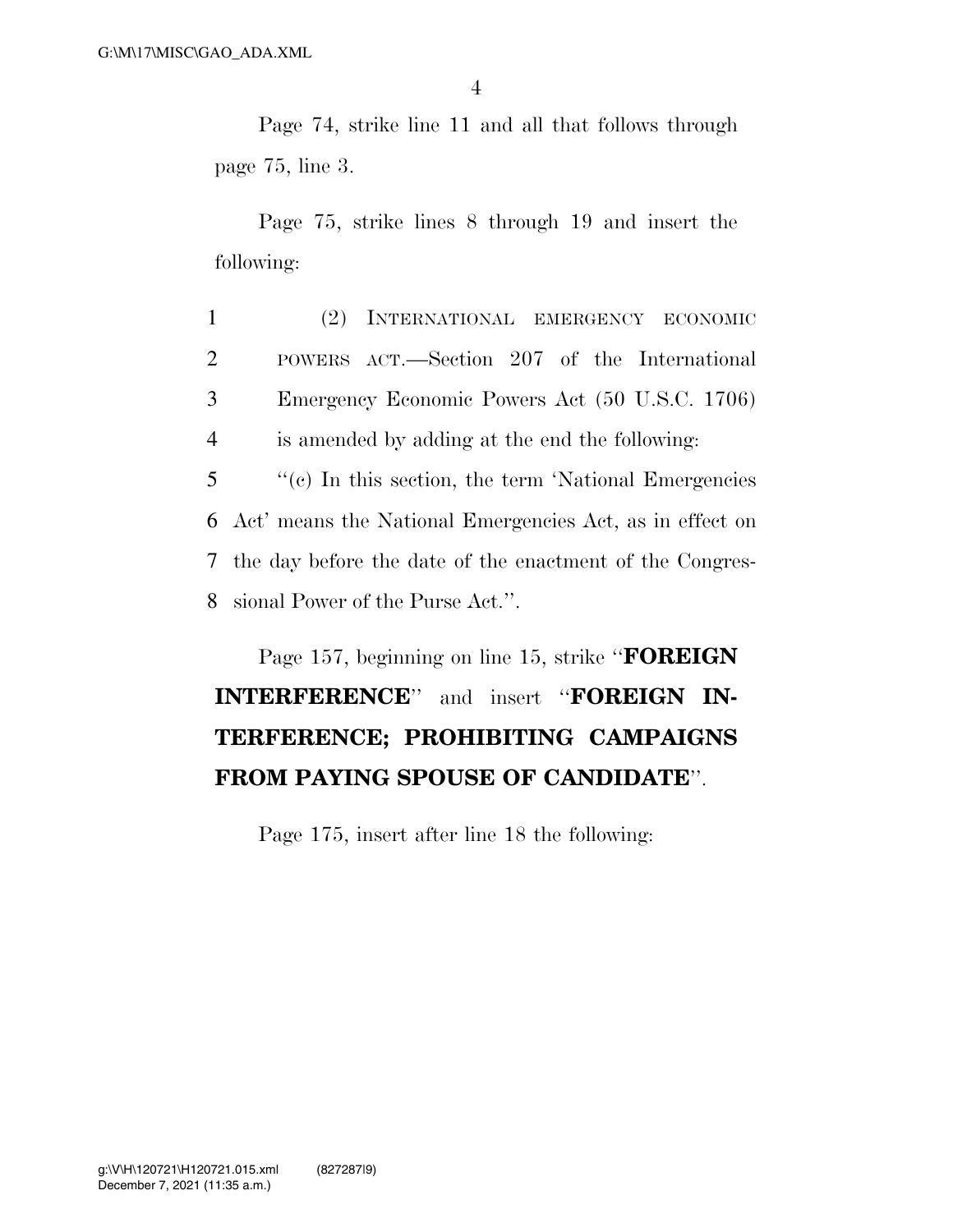## **TITLE XV—PROHIBITING CAM- PAIGNS FROM PAYING SPOUSE OF CANDIDATE**

 **SEC. 1501. PROHIBITING USE OF CAMPAIGN FUNDS TO COMPENSATE SPOUSES OF CANDIDATES; DIS- CLOSURE OF PAYMENTS MADE TO SPOUSES AND FAMILY MEMBERS.** 

 (a) PROHIBITION; DISCLOSURE.—Section 313 of the Federal Election Campaign Act of 1971 (52 U.S.C. 30114) is amended by adding at the end the following new subsection:

12 "(d) PROHIBITING COMPENSATION OF SPOUSES; DISCLOSURE OF PAYMENTS TO SPOUSES AND FAMILY MEMBERS.—

15 "(1) PROHIBITING COMPENSATION OF SPOUSES.—Notwithstanding any other provision of this Act, no authorized committee of a candidate or any other political committee established, main- tained, or controlled by a candidate or an individual holding Federal office (other than a political com- mittee of a political party) shall directly or indirectly compensate the spouse of the candidate or individual (as the case may be) for services provided to or on behalf of the committee.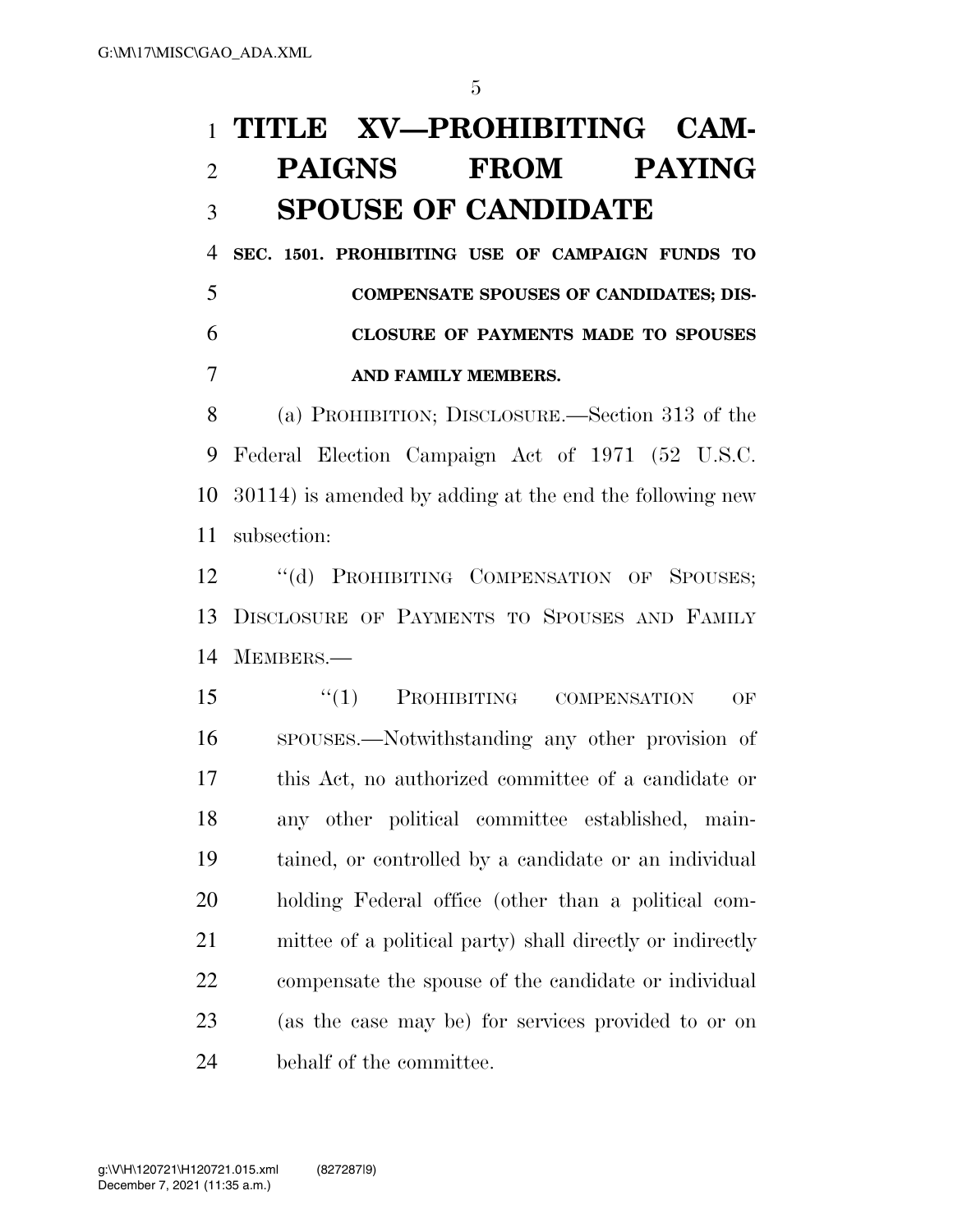1 "(2) DISCLOSURE OF PAYMENTS TO SPOUSES AND IMMEDIATE FAMILY MEMBERS.—In addition to any other information included in a report submitted under section 304 by a committee described in para- graph (1), the committee shall include in the report a separate statement of any payments, including di- rect or indirect compensation, made to the spouse or any immediate family member of the candidate or individual involved during the period covered by the report.

11 "(3) IMMEDIATE FAMILY MEMBER DEFINED.— In this subsection, the term 'immediate family mem- ber' means the son, daughter, son-in-law, daughter- in-law, mother, father, brother, sister, brother-in- law, sister-in-law, or grandchild of the candidate or individual involved.''.

 (b) CONFORMING AMENDMENT.—Section 313(a)(1) 18 of such Act  $(52 \text{ U.S.C. } 30114(a)(1))$  is amended by strik- ing ''for otherwise'' and inserting ''subject to subsection (d), for otherwise''.

## **SEC. 1502. IMPOSITION OF PENALTY AGAINST CANDIDATE OR OFFICEHOLDER.**

 (a) IN GENERAL.—Section 309 of the Federal Elec- tion Campaign Act of 1971 (52 U.S.C. 30109) is amended by adding at the end the following new subsection: